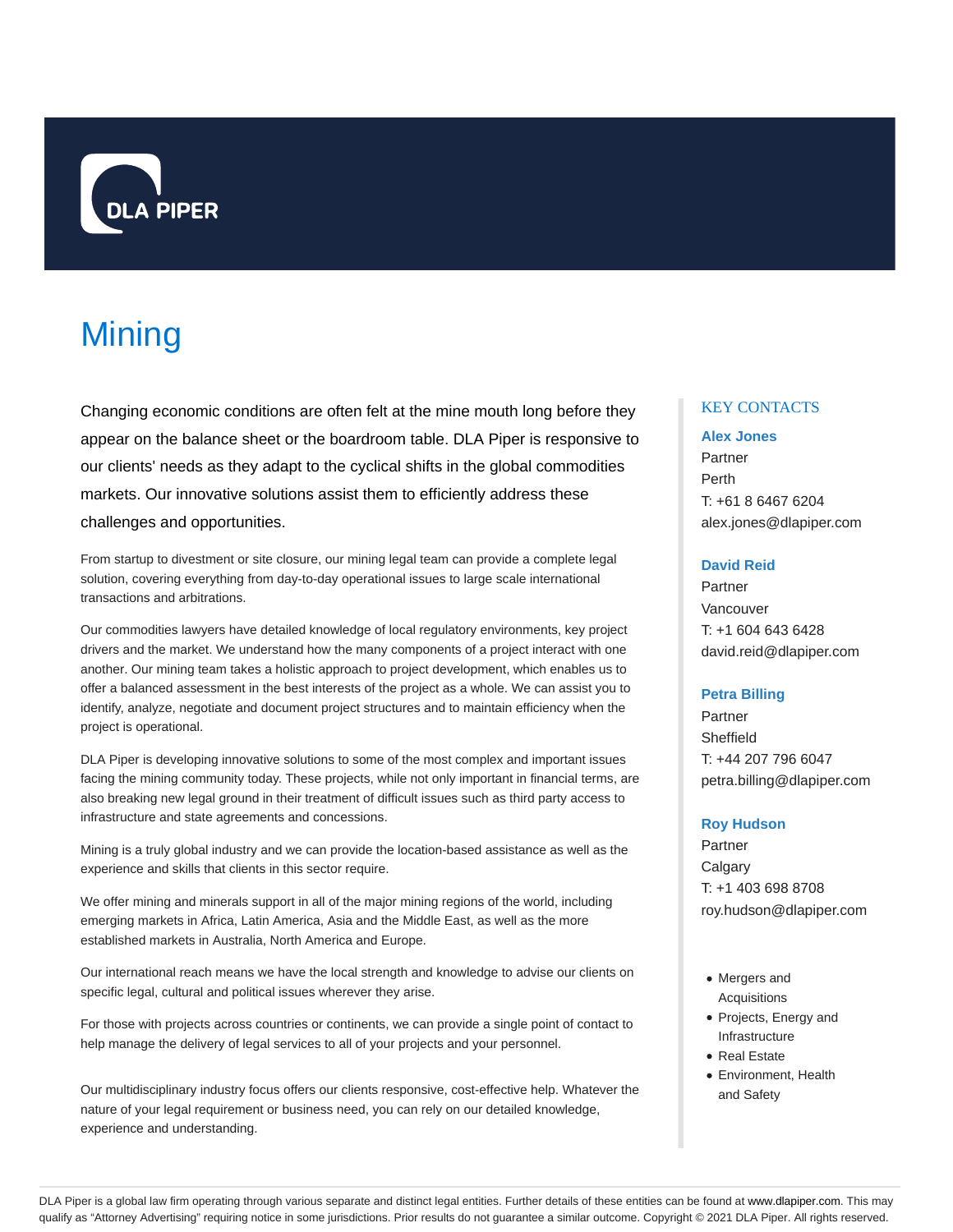A selection of our clients:

# **Miners**

- Anglo American
- BC Iron
- China Coal
- Coeur Mining
- Ferrous Resources
- Fortescue Metals Group
- Newmont Mining Corporation
- Norilsk Nickel
- Rio Tinto
- Xstrata

# **Financiers / Investors**

- Credit Suisse
- Macquarie

# **Operators / Buyers**

- Baosteel
- Sinosteel
- Lafarge
- Mitsubishi
- Sibelco/Unimin
- Arcelor Mittal
- Tata Steel
- POSCO
- Marabani
- Sinopec

# **Suppliers**

- POSCO E&C
- STX
- Bristow Helicopters

# **Government**

- Government of Guinea
- State of Western Australia
- Government of Uganda
- Government of Kazakhstan

# Case studies

- When the Indian Government's Department of Disinvestment and Coal India Limited (the world's largest coal miner) planned an initial public offering of shares, we were chosen following a formal government counsel selection process involving more than six international law firms. The deal raised US\$3.43 billion, making it the largest IPO in the history of Indian capital markets and the third largest IPO in the world during 2010.
- We are assisting the Australian Premium Iron Joint Venture in all aspects of the development of the West Pilbara Iron Ore Project, which involves the development of three new iron ore mines, 350km of heavy-haul railway and a new deep water port at Anketell Point.
- Our broad experience in the financing of mining operations came into play when we represented a major bank in the financing of the development, construction and operation of an iron ore concentrator facility in the USA. It was structured as a fully secured project financing and commodity hedges were an important part of the deal structure, the borrower being required to hedge against iron ore concentrate price fluctuations over a multiyear period to ensure that offtake revenues would be sufficient to cover debt service.
- A cross-border team from Paris, Perth, New York and Brussels are assisting the Government of Guinea in the review of mining rights

# RELATED SECTORS

Energy and Natural **Resources**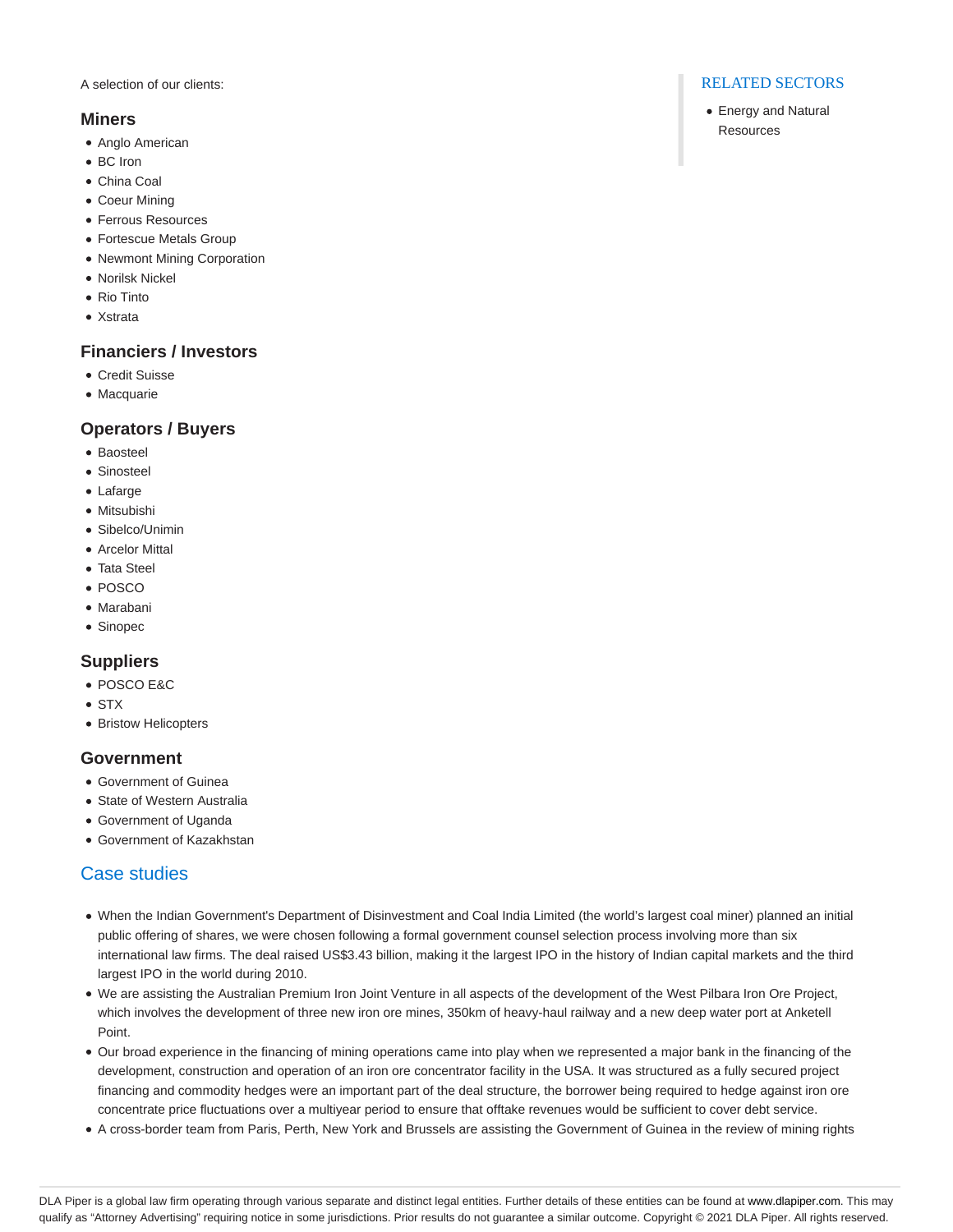and conventions granted by the prior governments and on the renegotiation of concessions and conventions in accordance with the new Mining Code.

- We advised Lloyds Banking Group on the debt and equity restructuring of UK Coal plc (now renamed Coalfield Resources plc). An unsuccessful rescue bid would have resulted in company administration, closure of mines, the loss of 2,500 jobs and a tax payer bailout. Working closely with the Lloyds team, we helped achieve the desired outcome; the separation of the businesses of the Group into new divisions and the isolation of existing pension liabilities of £400 million.
- Following a mining failure in Indonesia, the reinsurers hired us to handle a US\$500 million claim. The case was eventually settled on very beneficial terms for the reinsurers.
- Representing the Republic of Guinea in consolidated, multi-billion dollar ICSID arbitrations brought by BSG Resources ("BSGR"), claiming expropriation of a mining concession and related rights in Guinea, in what is one of the most important and high-value mining disputes in the world.
- Acting for the Republic of Kenya in respect of an ICSID claim brought by the mining investor, Cortec. This claim is thought to be the highest value and most strategically important investment treaty claim Kenya has ever faced.

# **INSIGHTS**

# **Publications**

**Canada introduces 2030 Emissions Reduction Plan and Offset Credit Regulations**

#### 28 June 2022

Thee legally binding framework of Canada's first national carbon offset system and a step towards addressing the federal government's emission reduction goals.

**Canada imposes new sanctions on key sectors of Russian economy**

# 9 June 2022 GLOBAL SANCTIONS ALERT

Canada has recently adopted a new round of economic sanctions in response to Russia's actions in Ukraine. The new measures essentially aim to strike at the Russian oil, gas, mining and chemical industries, which represent an important portion of its economy and a significant source of revenues for the Russian State.

**ISDA proposes Form of Amendment for nickel market disruption fallbacks: understanding the options**

# 28 March 2022

Those who use nickel for their commodity reference price may find the Form of Amendment useful to avoid calculation uncertainty.

**Canadian sanctions in response to Russian military actions against Ukraine**

# March 7, 2022 GLOBAL SANCTIONS ALERT

The Government of Canada has recently announced a series of new economic sanctions in response to Russia's invasion of and continued military actions against Ukraine.

**Release of exposure draft legislation for major reforms to Australia's Foreign Investment Framework**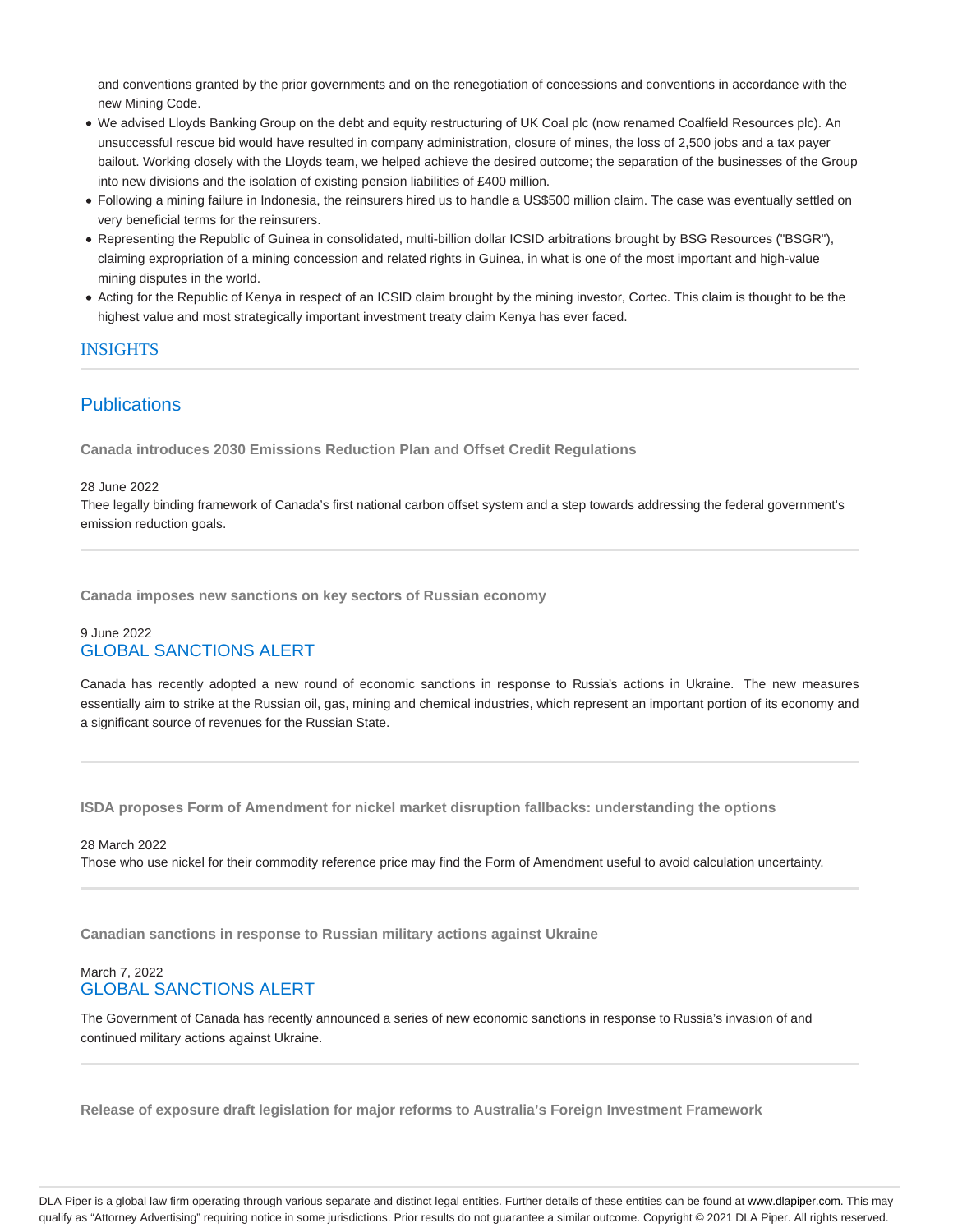#### 10 August 2020

Many governments around the world have been strengthening their laws relating to foreign investment. Australia is no exception to this development and has just released proposed sweeping reforms to its foreign investment regime. In this article, we provide a high level overview of the key proposed amendments and our thoughts on how some of those proposals are likely to affect foreign investment into Australia.

**DLA Piper achieves a successful result in Auctus Resources Pty Ltd v Commissioner of Taxation [2020] FCA 1096**

#### 5 August 2020

DLA Piper's tax team has been successful in representing its client, the taxpayer, in Auctus Resources Pty Ltd v Commissioner of Taxation [2020] FCA 1096. The case relates to specific tax assessment and tax recovery powers of the Commissioner of Taxation relating to an R&D tax offset refund in the 2013 income year. It is also a reminder to legal practitioners to raise all grounds and contentions during the hearing. This article will explore these issues in further detail.

**Welcome tax change announced for Canadian resource companies**

## 28 JUL 2020

On July 13, 2020, the Canadian federal Department of Finance announced proposed changes to the flow-through share tax rules that will be welcome news to Canadian resource exploration companies. The proposals, which are in response to difficulties that such companies have faced in pursuing their exploration activities in light of the COVID-19 pandemic, extend the period by 12 months during which "Canadian exploration expenditures" must be spent.

**National Instrument 43-101 and early production decisions: what are the rules and what are the risks?**

#### 8 OCT 2015

Most mineral projects that proceed to commercial production do so on the basis of certain advanced technical studies. The key milestone is usually a feasibility study which demonstrates, among other things, the existence of mineral reserves. Canada's mining disclosure rule, National Instrument 43-101 Standards of Disclosure for Mineral Projects (NI 43-101), is largely based on the assumption that this is the route that a mining company will take. However, there is usually an exception to every rule in life, and there are certain cases where mining companies are able to make a production decision and take a project to production without a feasibility study.

**The CSA's latest continuous disclosure review: Two key takeaways for material contract and mining disclosure**

## 5 AUG 2015

While issuers should pay closer attention to these areas going forward, this bulletin focuses on two other key takeaways from the review: the failure to file material contracts on SEDAR, and the ongoing focus on deficient technical disclosure in the resource sector, particularly mining disclosure.

**Canadian mining industry calls for mandatory disclosure of payments to governments**

# 17 Jan 2014

Canada's two largest mining industry groups, the Mining Association of Canada ("MAC") and the Prospectors and Developers Association of Canada ("PDAC"), joined by two civil society transparency groups (together, the "Working Group") released their final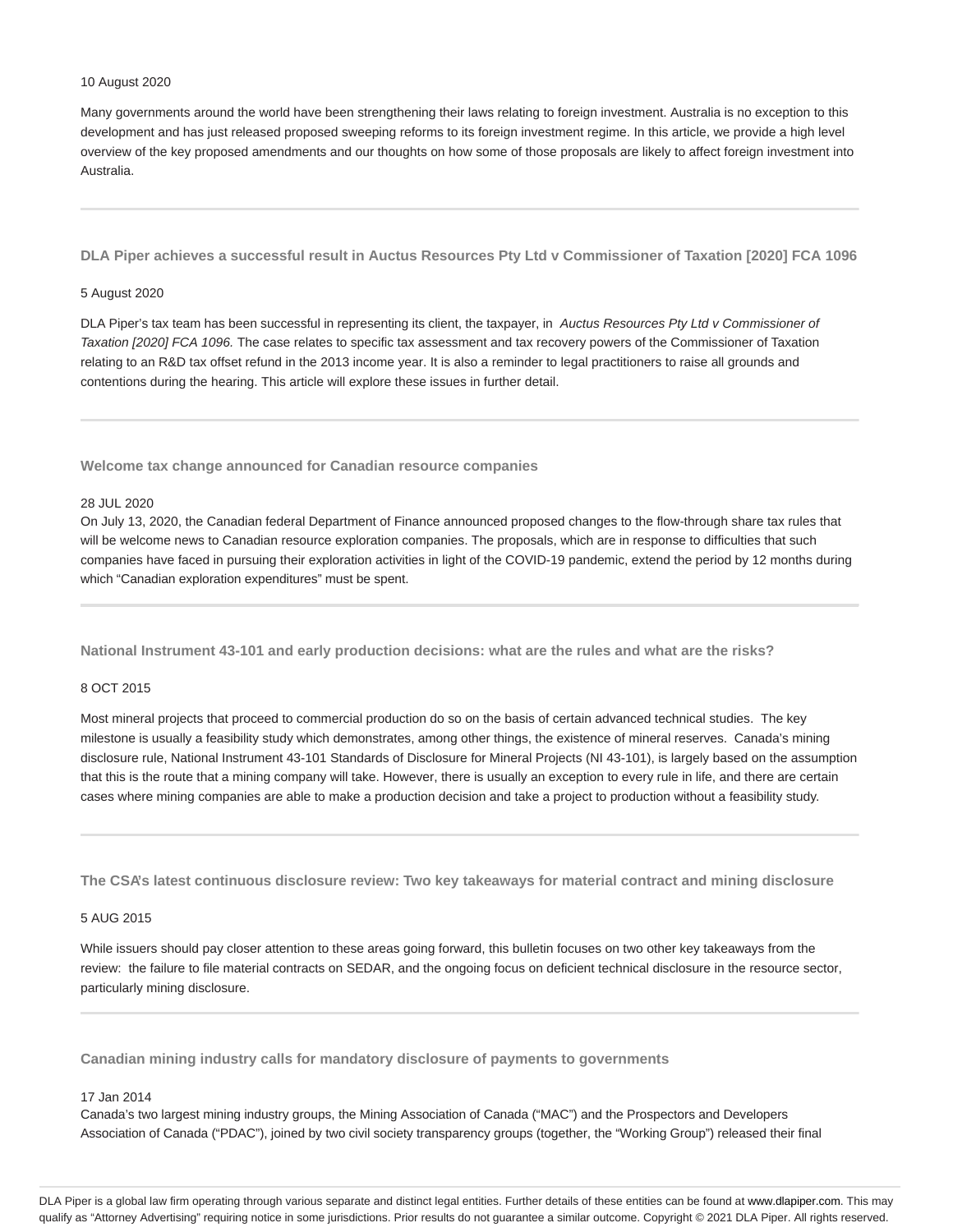report (the "Report") yesterday calling for mandatory disclosure by mining companies that are reporting issuers of their payments to host governments for developing mineral resources.

**Conflict mineral reporting rules impact many public companies: new supply chain requirements and new Form SD**

19 Sep 2012

Understanding the new reporting requirements.

# **NEWS**

**DLA Piper Canada advised Metalla Royalty & Streaming on USD\$50 million at-the-market equity program**

31 May 2022

On May 27, 2022, Metalla Royalty & Streaming Ltd. entered into a new equity distribution agreement with a syndicate of agents, which included BMO Nesbitt Burns Inc., PI Financial Corp, and Scotiabank, as the Canadian agents, and BMO Capital Markets Corp. and Scotiabank, as the United States agents.

**DLA Piper Canada advised Northern Graphite Corporation on the acquisition of graphite mines from Imerys SA and related equity, debt, royalty and stream financings**

#### 24 May 2022

On May 2, 2022 Northern Graphite Corporation announced that it had closed its acquisition of the producing Lac des Iles graphite mine in Quebec from a subsidiary of Imerys SA and the Okanjande graphite deposit/Okorusu processing plant in Namibia from Imerys and its joint venture partner.

**DLA Piper (Canada) LLP welcomes Partner Josh Jantzi**

#### 19 May 2022

DLA Piper (Canada) LLP is pleased to announce that Josh Jantzi has joined the firm as a Partner in the Litigation, Arbitration and Investigations Group. Josh has a highly regarded litigation, arbitration and administrative law practice with a focus on environmental, energy regulatory, natural resource, Indigenous, transportation, municipal, and constitutional matters.

**DLA Piper (Canada) LLP welcomes Partner Deepak Gill to the Vancouver office**

#### 22 March 2022

DLA Piper (Canada) LLP is delighted to announce that Deepak Gill has joined the firm as a Partner in the Vancouver office.

**DLA Piper Canada advised Adventus Mining on US\$260 Million in construction financing for Curipamba copper project** 

#### 27 January 2022

In January 2022, Adventus Mining Corporation ("Adventus") (TSXV: ADZN) announced a series of financings totalling approximately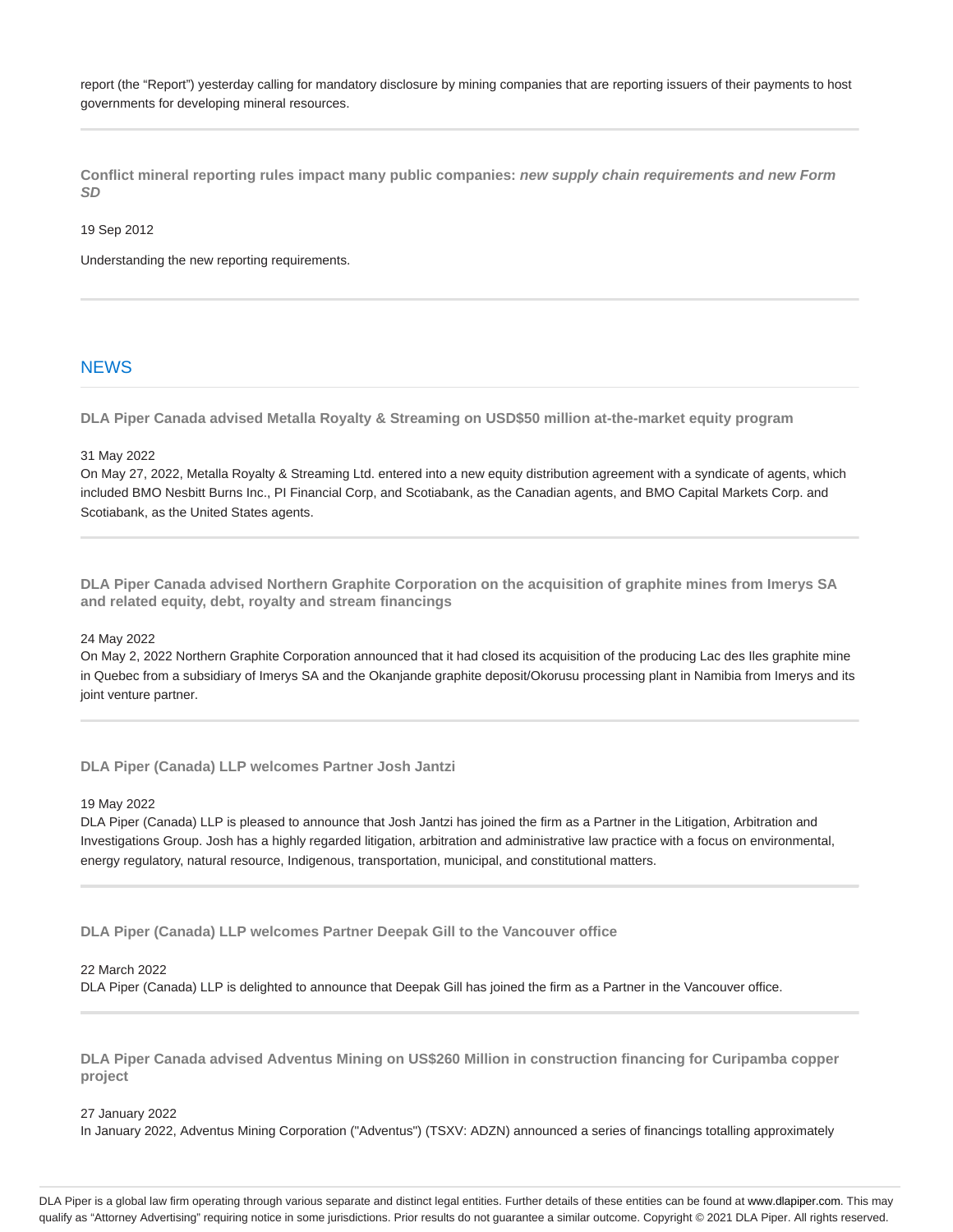**DLA Piper Canada advised Nova Royalty on acquisition of producing royalty on Aura Mineral's Aranzazu copper mine and on its public offering of shares**

#### 30 August 2021

On August 27, 2021, Nova Royalty Corp. (TSXV: NOVR) announced that it had completed its acquisition of an existing 1.0% net smelter return royalty on the Aranzazu copper-gold-silver mine in Zacatecas, Mexico, which is 100% owned by Aura Minerals Inc. (TSX: ORA) for US\$9 million.

**DLA Piper Canada advised Surge Copper in \$14 million private placement**

# 10 June 2021

On June 9, 2021, Surge Copper Corp. (TSXV: SURG) announced that they had closed a bought deal private placement for total gross proceeds of \$14 million. DLA Piper Canada advised Surge Copper on this transaction.

**DLA Piper acted for Wenco International Mining Systems in its acquisition of SmartCap**

## 8 June 2021

On May 5, 2021 Wenco International Mining Systems Ltd. announced its purchase of all assets and intellectual property of SmartCap Technologies Pty Ltd, engineers of the world's leading fatigue monitoring wearable. DLA Piper acted for Wenco in this transaction, with deal teams from Canada and Australia.

**DLA Piper Canada advised Metalla Royalty & Streaming on its US\$35 million At-The-Market Equity Program**

#### 19 May 2021

On May 14, 2021, Metalla Royalty & Streaming Ltd. (TSXV: MTA) (NYSE American: MTA) entered into a equity distribution agreement with a syndicate of agents, which included BMO Capital Markets, PI Financial Corp, and Scotia Capital. DLA Piper Canada acted as legal advisors to Metalla in connection with the establishment of its at-the-market equity program.

**DLA Piper Canada advised FPX Nickel Corp. on its \$16.1 million bought deal public offering**

#### 9 April, 2021

On April 7, 2021, FPX Nickel Corp., a BC-based exploration and development company listed on the TSX Venture Exchange (FPX-TSX.V), announced that it had closed a bought deal public offering of 24,769,800 common shares for gross proceeds of \$16,100,370, including the exercise of the over-allotment option.

**DLA Piper Canada acted for Brixton Metals on USD\$44.5 million joint venture agreement on Hog Heaven coppersilver-gold project**

# 5 March 2021

On March 2, 2021, Brixton Metals Corporation (TSX: BBB, OTCQB: BBBXF) announced that it had signed a USD\$44.5 million definitive earn-in agreement with High Power Exploration Inc.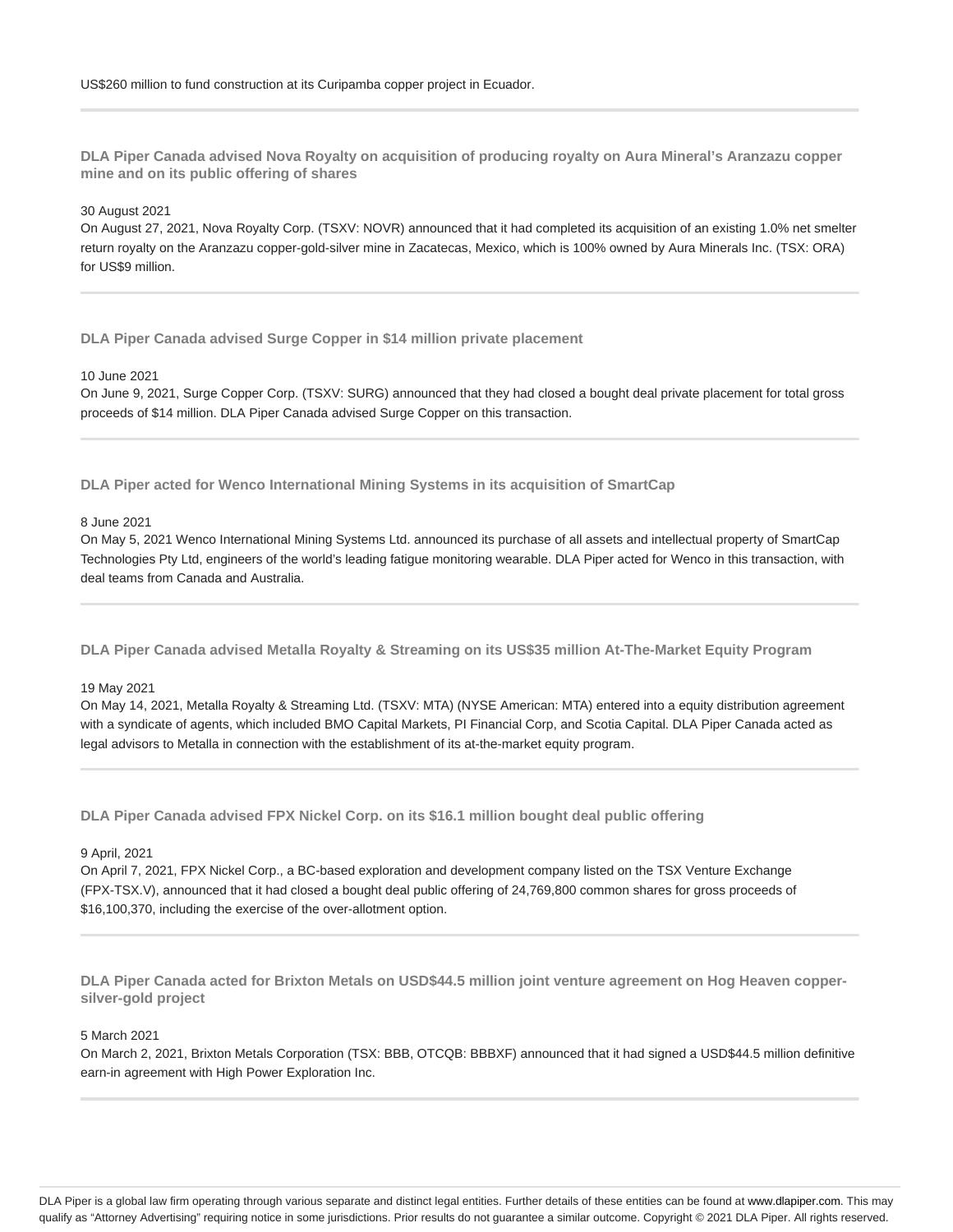**DLA Piper Canada advising Nova Royalty on royalty purchase agreement for Vizcachitas project and \$28 million loan facility with Beedie Capital**

## 11 February 2021

On February 10, 2021, Nova Royalty Corp. announced that it had entered into a royalty purchase agreement to acquire a net smelter return royalty on part of the Vizcachitas Project in Chile. DLA Piper Canada acted for Nova in this transaction as well as a loan agreement with Beedie Capital for the acquisition of new royalties.

**DLA Piper Canada advises Tempus Resources on its dual listing on the TSX Venture Exchange**

## 7 December 2020

Tempus Resources Ltd will commence trading on the TSX Venture Exchange on Monday, December 7, 2020, under the ticker TMRR. DLA Piper Canada advised Tempus Resources on all matters related to the dual listing.

**DLA Piper Canada advises Nova Royalty in completion of public offering of common shares**

## 27 November 2020

On November 20, 2020, Nova Royalty Corp. ("Nova") (TSXV: NOVR) announced that it had closed a public offering of common shares of the Company for aggregate gross proceeds of approximately \$14.4 million.

**DLA Piper Canada advised Nova Royalty on its public listing on the TSX Venture Exchange and loan facility with Beedie Capital**

## 6 October 2020

On October 1, 2020, Nova Royalty Corp. announced that the common shares of the Company have commenced trading on the TSX Venture Exchange under the ticker symbol "NOVR".

**DLA Piper (Canada) LLP joins Canadian Prime Minister Justin Trudeau and Ontario Premier Doug Ford in congratulating Sumitomo Metal Mining on official ground-breaking for Côté Gold Project**

## 15 September 2020

DLA Piper (Canada) LLP congratulates our valued client, Sumitomo Metal Mining Co., Ltd., together with its joint venture partner, IAMGOLD Corporation, on the occasion of the official ground-breaking ceremony at the Côté Gold Project.

**DLA Piper Canada advised Metalla Royalty & Streaming on At-The-Market Equity Program**

## 8 September 2020

On September 4, 2020, Metalla Royalty & Streaming Ltd. ("Metalla") (TSXV: MTA) (NYSE American: MTA) entered into an equity distribution agreement with a syndicate of agents, which included BMO Nesbit Burns Inc., Cormark Securities Inc. and Eight Capital, as the Canadian agents, and BMO Capital Markets Corp. and Cormark Securities, as U.S. Agents.

**DLA Piper Canada increases rankings in 2021 edition of Best Lawyers in Canada**

# 28 AUG 2020

DLA Piper (Canada) LLP is pleased to see 79 of our lawyers across 35 practice areas recognized in the 2021 Best Lawyers in Canada